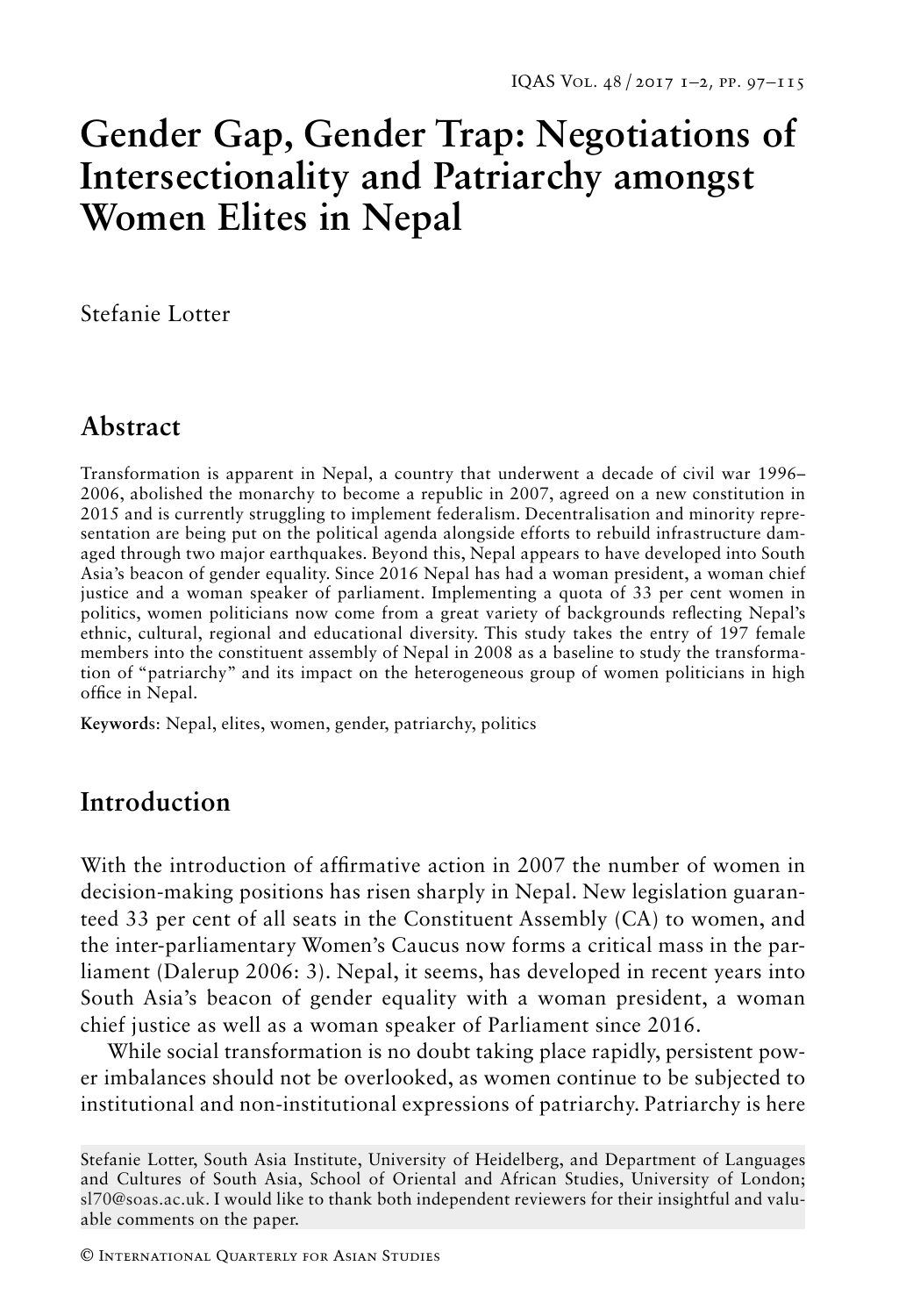understood as a form of social stratification which creates a set of privileges for men, establishing gendered power relations of superordination and subordination. Patriarchy ranks women's agency as inferior in a system of male dominance. This system transforms and adapts (see Walby 1990), affecting different women differently at all times. This is to say that in the example of Nepal, high caste Hindu women and women who belong to ethnic minority groups face different challenges in finding their political voice. Patriarchy frames agency consciously and unconsciously as it permeates the context of women's early socialisation as well as their adult cultural milieu (Kandiyoti 1988). For Nepal's women elites this raises the question of how patriarchy has adapted within the microcosm of high-level politics and how this impacts on the diverse group of women politicians. Deniz Kandiyoti argues that the analysis "of women's strategies and coping mechanisms can help to capture the nature of patriarchal systems in their cultural class-specific and temporal concreteness" (ibid.: 285).

The generalising category of "women" is used but is complicated throughout the paper, as gender is seen as only one dimension of diverse composite identities. As Urmila Pawar, Pradnya Lokhande, Ruth Manorama, Yoti Lanjewar and Pratima Pardeshi have discussed for India and Seira Tamang has discussed for Nepal, the homogenising category of "women" obscures difference, thereby precluding differentiated analysis. Gender is only one dimension of power struggle alongside caste, class, religion and location.

This study takes the entry of 197 female members into the constituent assembly of Nepal in 2008 as a baseline<sup>1</sup> to observe and comment upon not only the composition of the group of women politicians in the CA but also on the impact and transformation of "patriarchy" on the heterogeneity of women politicians in Nepal. It questions how both the system of patriarchy as well as attempts to counterbalance women's underrepresentation in high office through affirmative action influence the formation of women elites in politics. Women elites are defined, for the purposes of this study, in accordance with the notion of power elites, as women in decision-making positions. Hence, this is a study of women in high office in Nepal, no matter which intersectional components constitute their diverse identities beyond gender. To focus on women elites in politics at a specific time and place allows us to go beyond arbitrary difference. Historical processes and socio-cultural foundations of women's identities are mapped against self-representations to constitute three different categories of women politicians in Nepal. These are termed "old dynastic elites", "new dynastic elites" and "non-dynas-

<sup>1</sup> The study relies largely on the extensive 900-page online publication in 2011 of individual biographies of all women CA members by the Women's Caucus, the Constituent Assembly Secretariat, the Nepal Law Society and the International Institute for Democracy and Electoral Assistance. I am aware that the biographies followed an interview guideline and represent information obtained verbatim as well as summaries of experiences. While the interviews have already been statistically analysed they remain a primary resource for qualitative studies.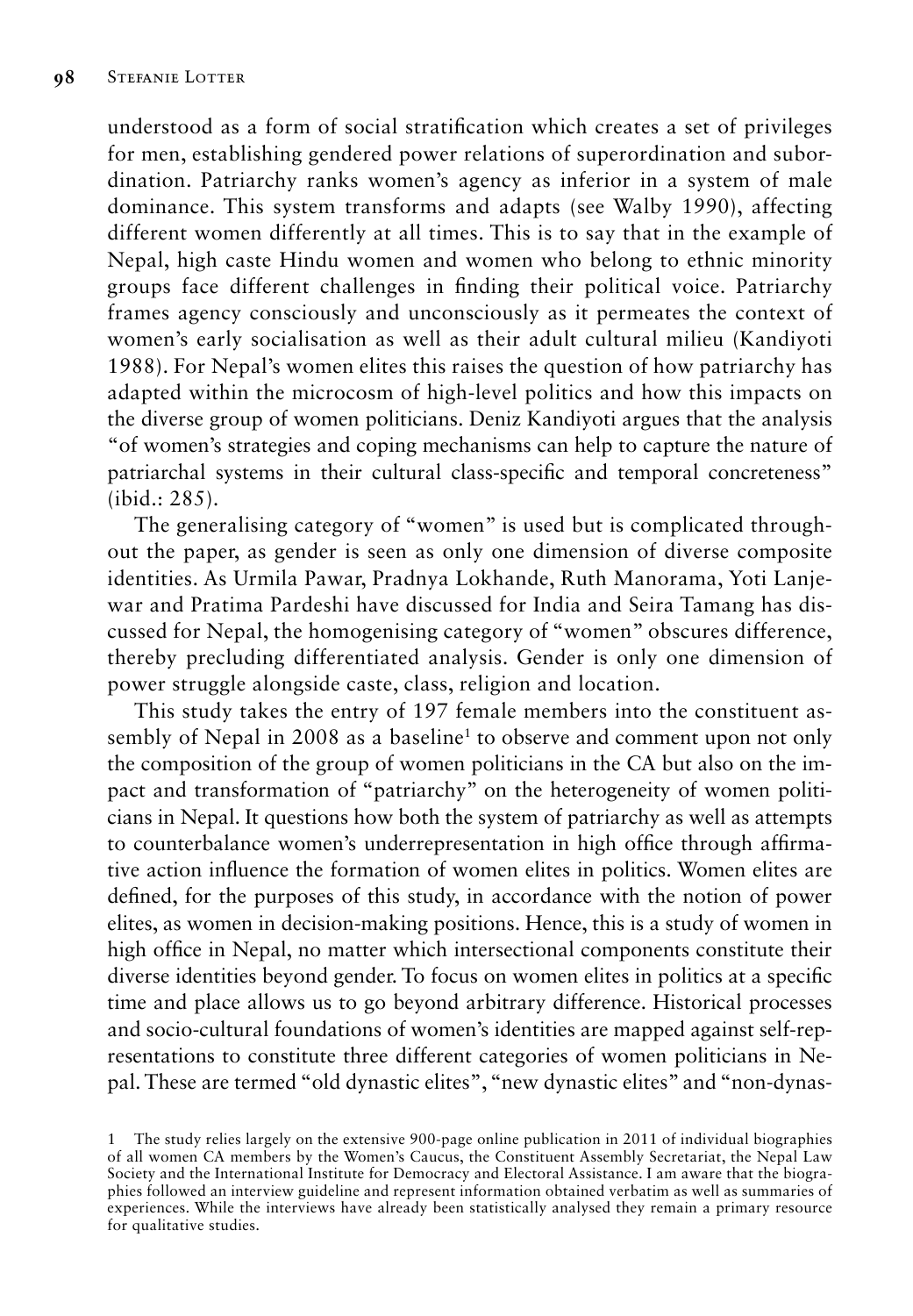tic elites". With an admittedly prescriptive categorisation that relates, links and divides women by revealing power and powerlessness amidst high office, this study aims to present a contemporary understanding of women elites in Nepal.

#### **Women in high-level Nepali politics: a brief history**

The history of women politicians in high office in Nepal is short. Before 1958, when Dwarikadevi Thakurani became the first elected woman in parliament (NDI 2010: 7), women had been entrusted with political power only at the discretion of their husband or father or as the representative of a minor son. Early women politicians acted within dynastic families as a substitute for men or in the role of background advisor. There is no doubt about the significant political influence of Prime Minister Juddha SJB Rana's fourth wife Gambir Kumari or King Rajendra Bikram Shah's wife Samrajya Devi; however, their influence is not recorded and hence beyond this study.2 The beginning of a feminist civil society movement demanding political participation in Nepal can be attributed to Yogmaya Neupane (1860–1941), a pioneer women's rights activist and poet who petitioned Prime Minister Juddha SJB Rana in 1936. Her death by suicide left her as a revolutionary icon without ever having achieved a decisionmaking position within the state (see Hutt 2013).

Within state politics, only a few women became ministers or assistant ministers during the Panchayat period in Nepal (1962–1990) (Acharya 2010).<sup>3</sup> At the time, preferential proportional representation guaranteed a quota of three seats for the women's class organisation. Beyond this early quota, very few women competed in open elections or were appointed to high office. After the first pro-democratic people's movement (Jana Andolan) in 1990, a 5 per cent quota guaranteed women some participation in parliament (Kabir 2003: 11) but women politicians did not exceed 6 per cent at any time until 2007.

The end of tokenistic provisions in politics came when women's representation was raised to 33 per cent through the Constituent Assembly Act in 2007 (see details IDEA 2009). These changes would have been unthinkable without the armed conflict that lasted for 10 years between 1996 and 2006. In 2008, with a strong gender agenda, Nepal adopted a mixed system of direct election and party nomination in the elections to the Constituent Assembly. At least one-third of the candidates fielded through the first-past-the-post system, as well as half of all listed proportional representation candidates, now had to be

<sup>2</sup> Women at the Rana court communicated amongst each other, writing notes on slates rather than paper, in order not to have a record of their influence. So far no private diaries have emerged and their legacy is only apparent through oral history, memories and fiction in the works of Greta Rana, Diamond Rana, Purushottam Rana and others.

<sup>3</sup> These were Kamal Shah, Saraswati Rai, Kalpana Bista, Bhadrakumari Ghale, Bidyadevi Devkota, Sushila Thapa and Chanda Shah (NDI 2010: 7).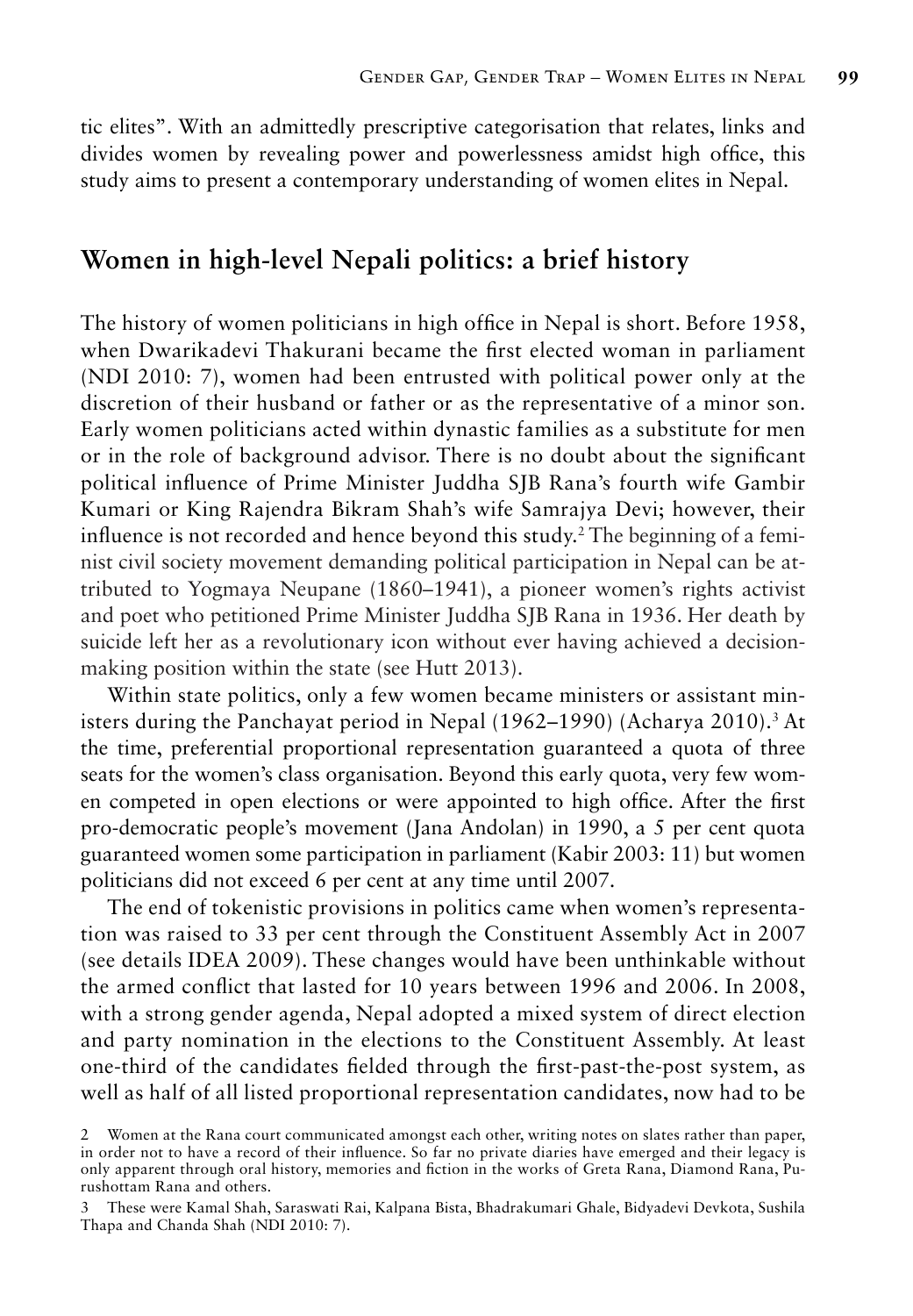women. This resulted in the election of 30 directly elected women and 161 women nominated through the proportional representation system in 2008 (Yadav 2016: 62). Women politicians today come from a great variety of backgrounds reflected in diverse ethnicity, caste, origin and education. "Among the women CA members, 35% are Janajati/indigenous, 22.4% are Brahmin, 15.8% Madhesi, 10.7% Dalit, 10.7% Chhetri, 2.6% Muslim, and 2% are Kirant and others" (IDEA 2008: 4). Religious diversity is prominent and a surprising 26.5 per cent of all women CA members describe themselves as secular. The range of educational background extends from the 14 per cent of women who have completed their postgraduate studies to the 17.9 per cent of women who have received no formal education, but are usually literate (Women's Caucus 2011: 4).

# **Inclusive political representation**

The striving towards inclusive politics to counterbalance established systems of power came as a direct result of three grassroots movements in Nepal – the Maoist, the Janajati<sup>4</sup> and the Madhesi<sup>5</sup> movements. As a fundamental declaration of intent, inclusion became state policy in the Interim Constitution 2007. The government then proposed "to enable Madhesi, Dalits, indigenous ethnic groups, women, labourers, farmers, the physically impaired, disadvantaged classes and disadvantaged regions to participate in all organs of the State on the basis of proportional inclusion" (Interim Constitution 2007, Article 63, Paragraph 1).

Gender was clearly identified as only one of several overlapping identity dimensions in need of affirmative action. It was immediately obvious that intersectionality had to be acknowledged and counteracted in various ways through a set of quotas. Power imbalances exist no doubt not only between men and women but also between women and women, and men and men, on the basis of class, religion and geographical origin, as well as caste or ethnicity. Kimberlé Crenshaw (1989) coined the term "intersectionality" specifically to describe women's experiences of oppression in varying configurations and degrees of intensity. She points out that experiences of oppression on the grounds of ethnicity, race, gender, class and ability are not only interrelated but bound together and influenced by the intersectional systems of society. Unsurprisingly in Nepal's Legislature Parliament, women's intersectionality results in temporary alliances across party lines voiced in the Women's Caucus – an institution internally criticised for mainstreaming feminism – and simul-

<sup>4</sup> A movement promoting ethnic politics, i.e. a greater political participation of indigenous nationalities in all levels of politics.

<sup>5</sup> A lowland movement promoting regional autonomy and proportional representation for the densely populated and diverse lowland of Nepal, the Madhes.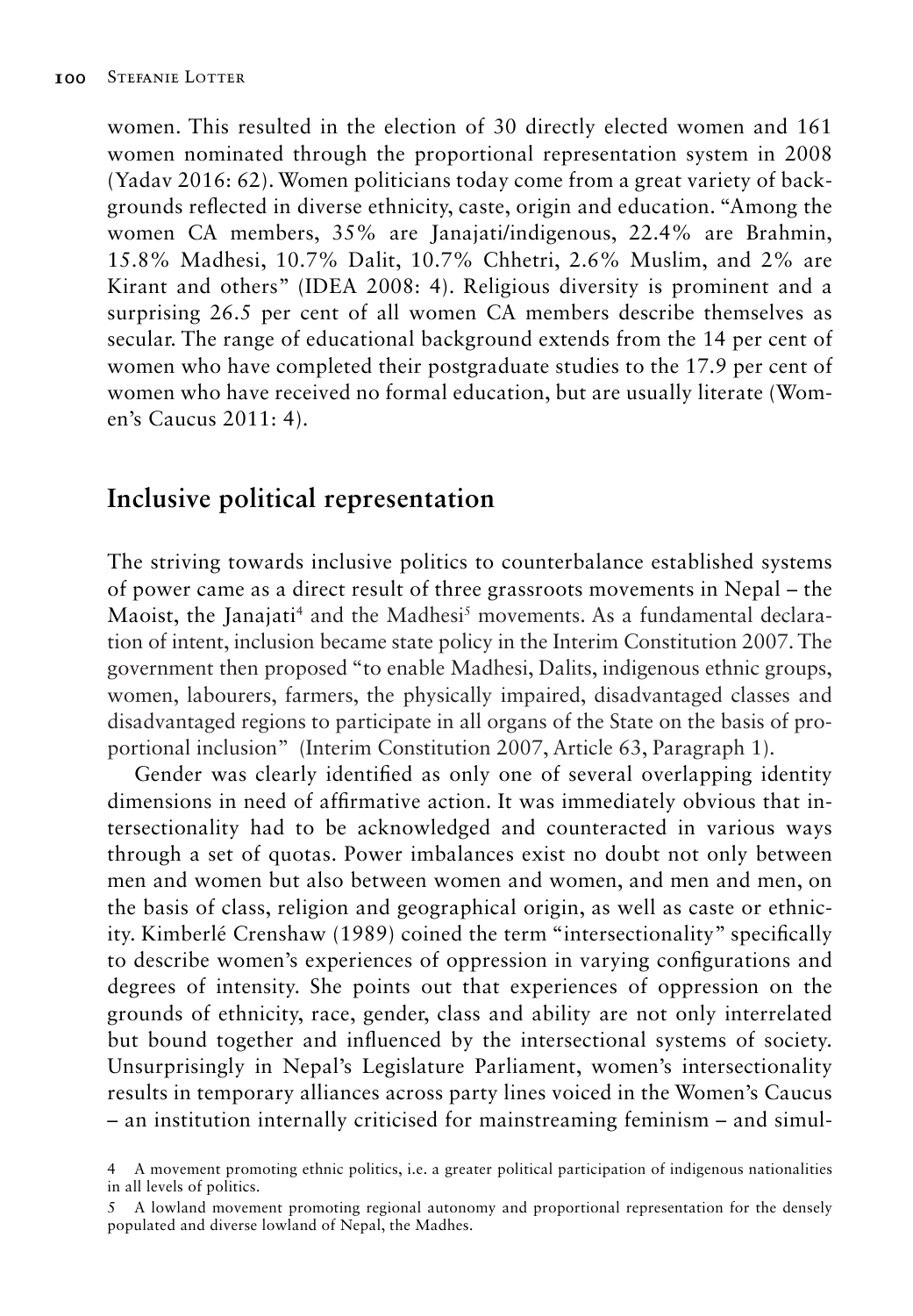taneously results in disunity among women's voices when conforming to and influencing party lines.

Affirmative action to counterbalance the acknowledged imbalance in power relations was not embraced by all. Prasant Jha (2008: 4) quotes a senior male Madhesi politician, who confided, "We have got a thirty three percent reservation for Madhesis but will have to give half to women. They don't know anything. What a waste." In order to counterbalance the interrelated facets of discrimination all at once, parties have to develop an awareness of the complexity of discrimination to become inclusive along several markers at once. The above example indicates that political activism is not necessarily inclusive beyond one line of discrimination. Of the political parties with only one delegate in the CA, none has chosen a woman as their only representative in 2008 and where political parties have sent uneven numbers of delegates to the CA none send more women than men (IDEA 2009: 4). Counterbalancing established intersectional power relations does not come naturally and each dimension – whether locality, caste or gender – has to be explicitly introduced in all discourses.

In future parliamentary elections, 60 per cent of the 275-member parliament are to be elected, using first-past-the-post for each single member constituency. The remaining 40 per cent of seats are to be filled by a system of proportional representation. This new rule will become effective in the local, regional and national elections in 2017 and 2018 respectively. It reduces the relative amount of proportional representation by 10 per cent compared to the earlier CA elections in 2008. As a result, while assuming that elected representatives do not show a higher percentage of diversity markers, it will be down to around 40 per cent of the members of parliament to counterbalance established elites and fulfil the criteria of all introduced quotas. In a simple example this means that should no woman be elected to the parliament, 33 per cent of the 40 per cent of seats reserved for quotas will have to be filled by women who at the same time will have to counterbalance all other underrepresented groups. As a direct result of this system it can be anticipated that compared to men, the group of women members of parliament will be significantly more diverse.

In addition, the quota system has become more complicated since 2008, as it now includes 18 different categories of underrepresentation. While the women's quota of 33 per cent remains intact, individual minority representation has de facto decreased. A contributing factor to this is for example the new minority category of "Khas Arya" (hill Hindus), which includes not only Hill Dalits but also Thakuri, an old hill high-caste group. "Khas Arya" delegates are likely to increase the absolute number of high-caste politicians, ironically through proportional minority representation.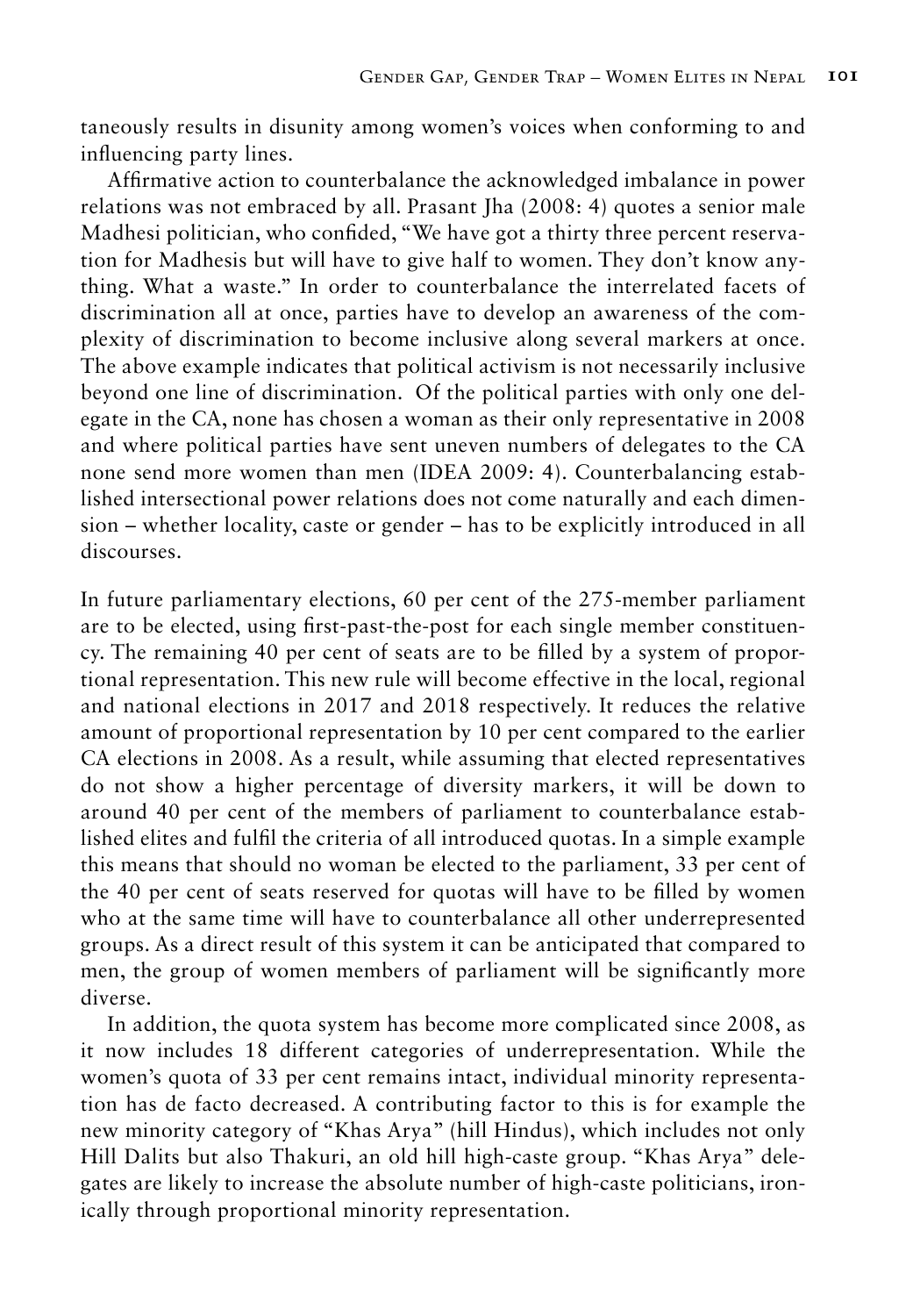Seira Tamang (2015) and others have criticised the fact that party lists for the proportional representation elections to the House of Representatives are processed through so-called "closed lists". Unlike in a transparent ranking system, list places in Nepal are decided upon by party elites, in a system highly susceptible to clientelism. List places thus become a further instrument of manipulation for powerful party elites.

Urmila Mahato Koiri of the Terai Madhes Loktantrik Party Nepal criticises the current system for yet another reason; in her opinion, any affirmative action that neglects socio-economic status is pointless:

It is unfair to provide reservations to Janajatis/indigenous, Dalits, Madhesis without understanding the individual's actual socio-economic status. If the government wants to provide [a] reservation, it should be given to those who are in real need of such provisions (Women's Caucus 2011: 874).

She points out that not all quota criteria coincide with low socio-economic status. Both representatives of ethnic minorities as well as women politicians may come from elite backgrounds while qualifying for list places on the grounds of ethnicity or gender.

There are two conclusions we may draw from the above. Firstly, for as long as women are not competing and winning first-past-the-post seats, women politicians who enter parliament on list places are likely to have identities reflecting several of the 18 different quota criteria. Secondly, since gender is a quota criterion by itself, women MPs entering through the proportional representation lists can also come from highly privileged socio-economic backgrounds. In other words, the demography of women in high office is likely to be weighted towards either the upper or the lower end of the socio-economic spectrum.

While this polarisation prevails along the lines of dynastic and non-dynastic women elites, the following chapters will show that a further group of women elites can be identified in Nepali politics. These new dynastic elites share the economic strength of dynastic elites while positioning themselves ideologically in the realm of struggle, a characteristic of all new elites and opposition movements claiming the high moral ground as political victims.

# **Dynastic women politicians of the old elites**

Nepal Congress lawmaker Nabindra Raj Joshi stated with reference to women's political participation in the Constituent Assembly: "When we don't seek the opinion of even mother and wife at home, do you think we should look for women's consent to make important decisions?" (quoted in UN Women / CSR 2014: 41). Joshi's statement is a reminder of a prevailing patriarchal view in which the location of women is not the public arena but the home. Women's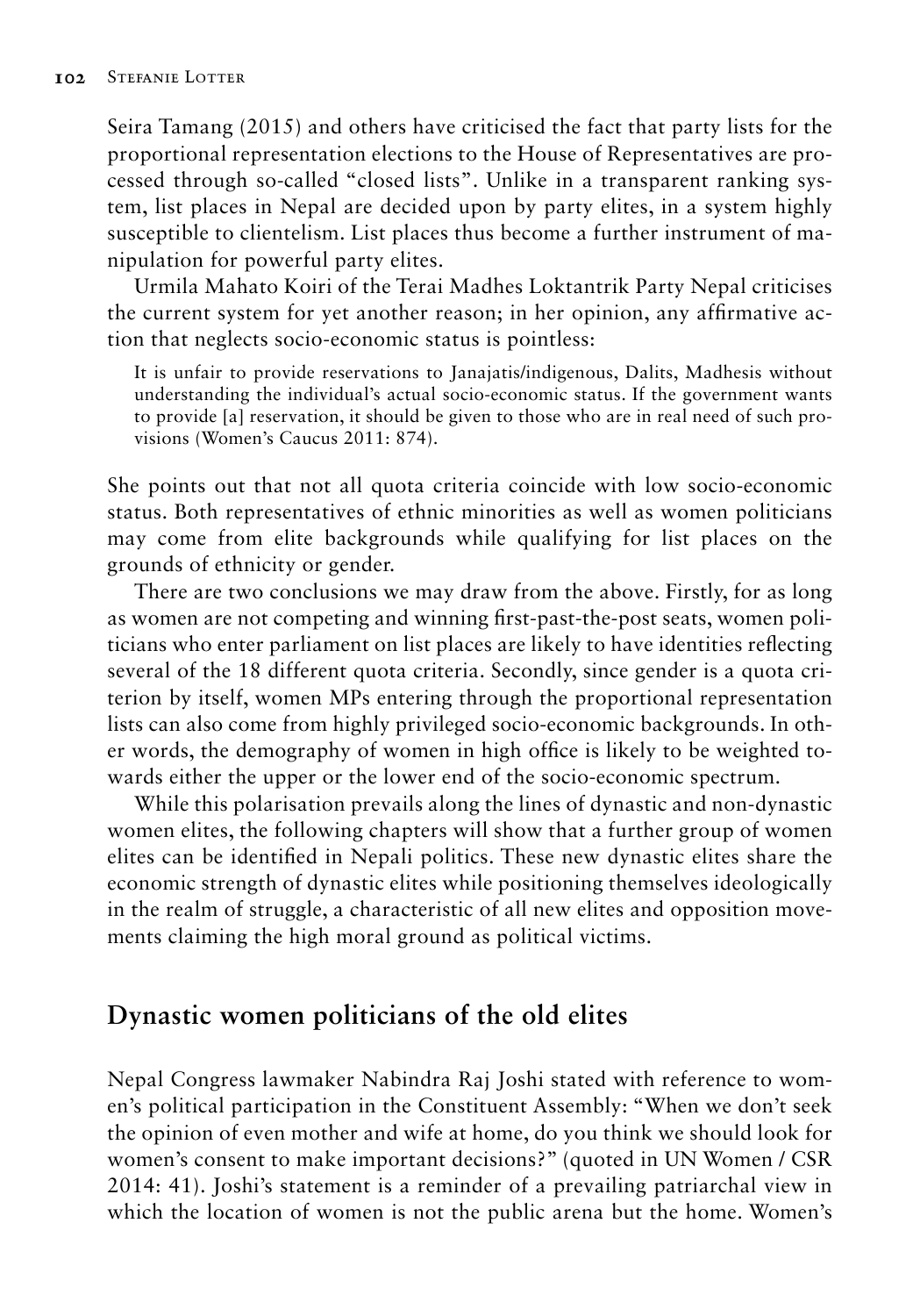opinions are seen merely as an optional ingredient in male decision-making. Amongst the women who could, if felt necessary, be consulted by men, those related by kinship come first. With this logic it is not surprising that positions of public office occupied by women – especially before affirmative action was introduced in 2007 – were filled predominantly with female relatives of male politicians (IDEA 2008, UNDP 2009, Yadav 2016). Within South Asia and beyond, this is a common phenomenon, as prominent politicians such as Sonia Gandhi, Ambika Soni, Vasundhara Raje Scindia, Supriya Sule or Agatha Sangma demonstrate for India and Benazir Bhutto, Parveen Junejo, Shazia Marri, Sumaira Malik and Ayla Malik show for Pakistan. Frenkenberg (2012: 31) indicates that dynastic women politicians in Asia "show some strikingly similar patterns regarding their political and social biographies". She claims that they are not only well connected through their families but are also of high socio-economic status, highly educated and show a "lack of or low level of political experience". Richter (1991) adds that dynastic women politicians enter politics often in order to "fill a political void created by the death or imprisonment of a male family member". It may not be surprising that for example the first female president of Nepal, Bidhya Devi Bhandari, was married to the prominent politician Madan Bhandari who died prematurely in a mysterious car accident.

Dynastic families dominated Nepal for centuries, at times supporting or even controlling the former monarchy. Thakuri<sup>6</sup> families such as the Malla, Rana, Basnet, Pande or Thapa formed the landed nobility, combining positions in administration with a presence in high military ranks. The Rana for example, ruled the country for over one hundred years until 1951. They created large court families, regulating succession through an elaborate system of birthrights and proven ability. Male members of the family were taught early on to command, lead and assume responsibilities (Lotter 2004: 133).

Women amongst old elites were rarely perceived as independent agents but rather as instruments to create lasting political alliances through marriage. They were initially tutored only in music, French and drawing in contrast to their brothers, who were instructed in administration, political science and the military. Women from old elites who entered politics did so only if requested to do so. Janak RL Shah, daughter of Prime Minister Juddha SJB Rana, stood as a candidate in the 1981 elections at the behest of King Mahendra, to campaign against Rishikesh Shah, himself a member of the ruling nobility. Vir Sanghvi (2009) sees a danger in this narrow social stratification amongst political candidates, whereby "[s]lowly but surely, true democracy is replaced by a kind of feudalism in which the peasants are given the right to choose be-

Thakuri self-identify as a distinct group within the Chhetri caste, comprising less than half a million members according to the 2011 census of Nepal. Thakuri are counted as Pahadi. They generally identify as having Rajput descent and an ancestry that formed the ruling elites in the Nepali administration.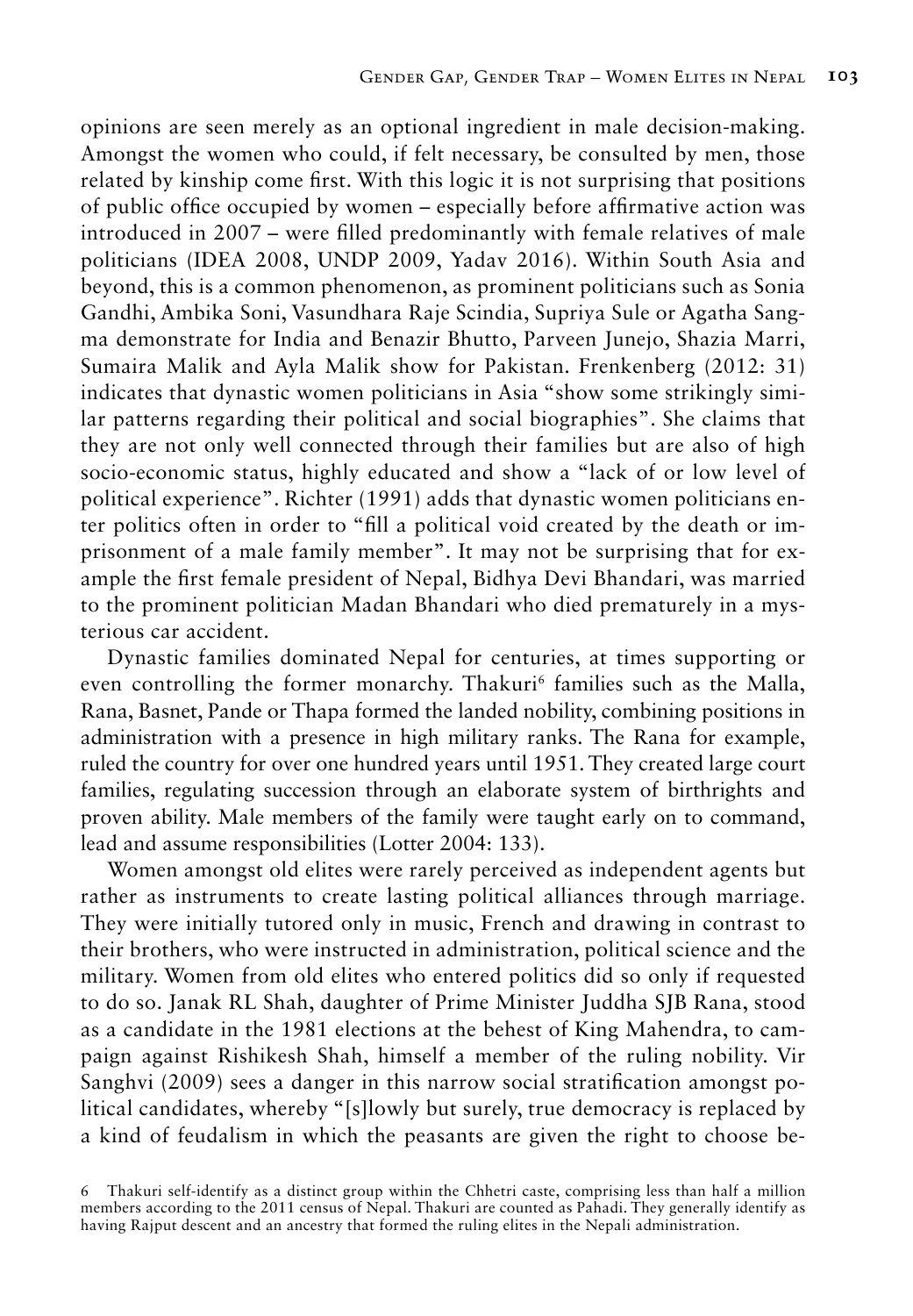tween various aristocrats". While shifting from an oligarchy to the party politics of democracy, ruling dynasties were transformed into dynastic politicians. By combining the dynastic nature common throughout South Asia (cf. Bhaumik 2008, Weiner 1989) with the hierarchical structure of Nepali society (Pradhan 1991), old elites failed to enhance diversity within politics, except to a certain degree in the realm of gender, where they supported female relatives whom they trusted. Tamang (2015) states that it is indeed "largely unacknowledged thus far […] that certain women reap the benefits of caste, class, region, language and other privileges". Tamang argues that not only are the disadvantages of double discriminations cumulative, but privileges accumulate as well, leading to political positions.

On her defeat in the 1981 elections, Janak RL Shah remarked retrospectively that if all women had supported her, she could have won. Women did not generally vote for Janak RL Shah, who was perceived as a member of the old elites and was not perceived as a women's rights activist in the first place. In a recent comparative study on violence against women in politics in South Asia, the authors state that "women who belong to political families were perceived as representatives of the elite and controlled by powerful males, which does not serve the purpose of women's empowerment" (UN Women / CSR 2014: 8). This is where women dynastic politicians are identified as "proxy women", a term signifying delegated power, applied exclusively to women. As such, high-caste women politicians have been seen in Nepal as reinforcing preexisting socio-economic divides despite being women and despite being elected.

Regardless of their leadership skills, dynastic politicians face the dilemma of legitimation. Arzu Rana-Deuba is a dynastic politician related to the Malla dynasty through her maternal grandfather, who had been *aide de chambre*, or personal secretary, to King Mahendra. She is related to the Rana clan through her father Binod SJB Rana and she is married to Sher Bahdur Deuba, who was Prime Minister of Nepal four times: 1995–1997, 2001–2002, 2004–2005 and again since 7 June 2017. In Arzu Rana-Deuba's self-perception, being a woman politician is not about family relations, but about qualification and determination. She states that she earned her place in the CA "because of my hard work" (Women's Caucus 2011: 66). She does not see herself as disadvantaged through her gender: "I have never considered myself any less than a man and no man has ever treated me as less than equal in any of the sectors I have worked in" (Women's Caucus 2011: 67). Rana-Deuba argues that her family ties had been a hindrance to political acceptance, as many people are hesitant about her since she is a member of the Rana clan. And being the wife of a senior politician, people continuously compare her to partners of other leaders, much to her dislike.

Rana-Deuba does not fit the role of the politician's wife who gives up her own career to support her husband with voluntary charity work. Nor does she fall easily into the category of a traditional "proxy woman" who carries out a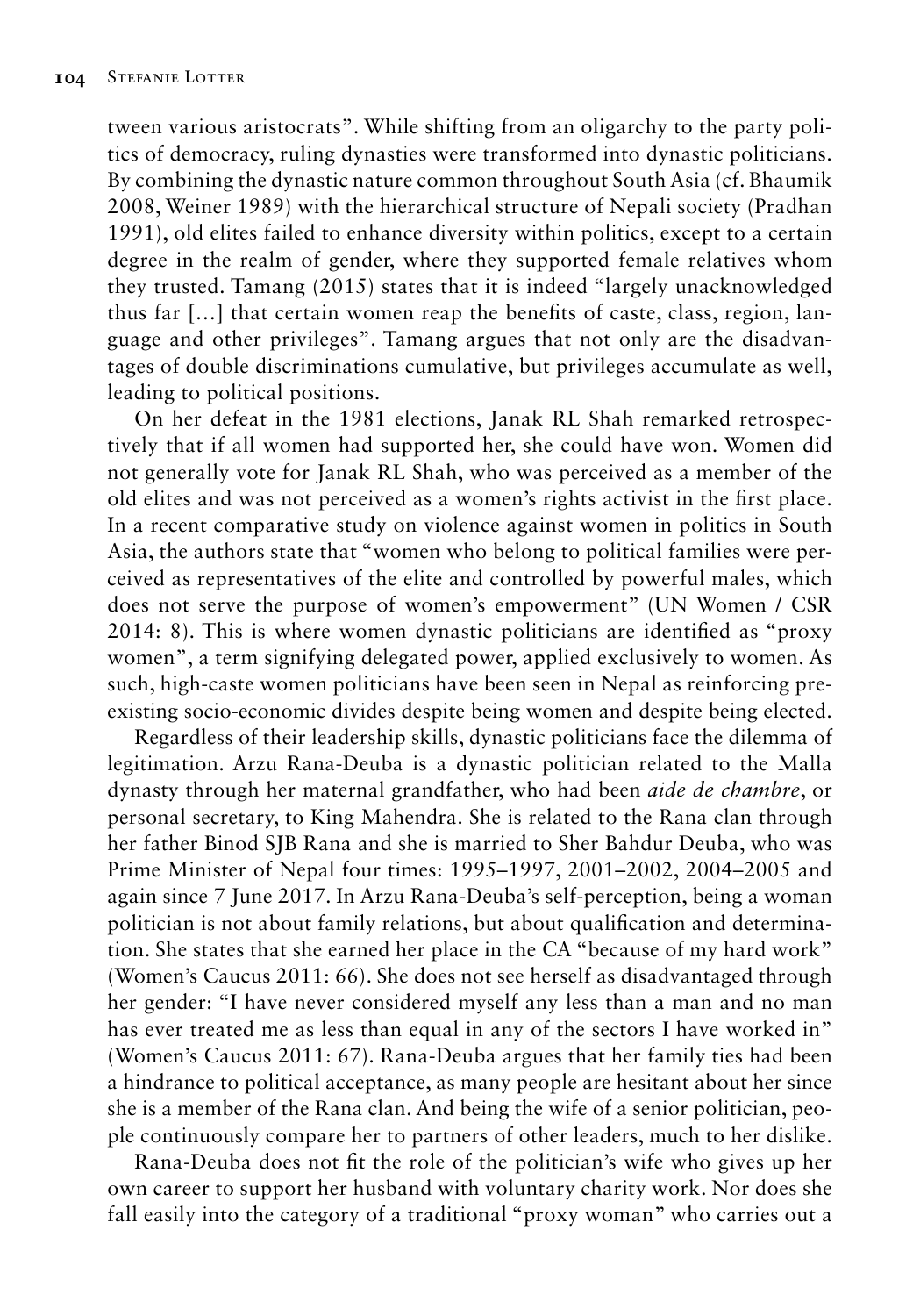delegated mandate. With a PhD in organisational Psychology, Rana-Deuba is amongst the most highly qualified women in the CA. It may be appropriate to refer to her as a true representative of dynastic rule who struggles to convincingly portrait herself as a feminist.

In conclusion, dynastic women in politics struggle with their public image much more than male politicians of similar background. They are seen either as "proxy women" without a political agenda of their own or as members of a privileged elite, unable to prioritise the needs of the people, let alone the needs of women. Among women political elites in Nepal, dynastic women used to be the only women who managed to gain enough political support to win seats. Today, they form a minority among all women representatives – one, however, with effective links outside the Women's Caucus. Mainstream feminism is a way for them to address solidarity with other women; however, this solidarity is rarely reciprocated.

#### **New dynastic women politicians**

Unlike the first group of dynastic women politicians that emerged from the landed nobility, joining conservative parties, a second group of political dynasties began in opposition to the Rana regime. Amongst the anti-Rana movement we find in the first case predominantly high-caste men who had been educated abroad, finding political inspiration in the Indian Congress and the broader political changes that sought democratisation and self-governance in an emerging post-war and increasingly post-colonial era. In Nepal, where political parties were not allowed during the Rana regime, a group that called itself People's Council (Praja Parishad) started an underground movement planning a political alternative and publishing leaflets during the 1940s. This group was exposed and while several key members were executed, those who were imprisoned formed one cornerstone of the political elite of the coming years. Politicians of the anti-Rana movement that led to the revolution in 1950/51 formed the second cornerstone of the political elite in the years that followed. Initially the Nepali Congress occupied the position of political renewal in opposition to the Rana regime. Prominent here was the Koirala family, a political dynasty that has produced three prime ministers so far but has not yet had any prominent women politicians.

New dynastic politicians emerged at a further point of political friction, namely when the Communist Party of Nepal split and an initially small Maoist splinter group left politics to initiate the people's war in 1996. The political leaders of the revolution – Baburam Bhattarai, Hisila Yami and Pushpa Kamal Dahal – emerged post-conflict as new political elites who have now begun to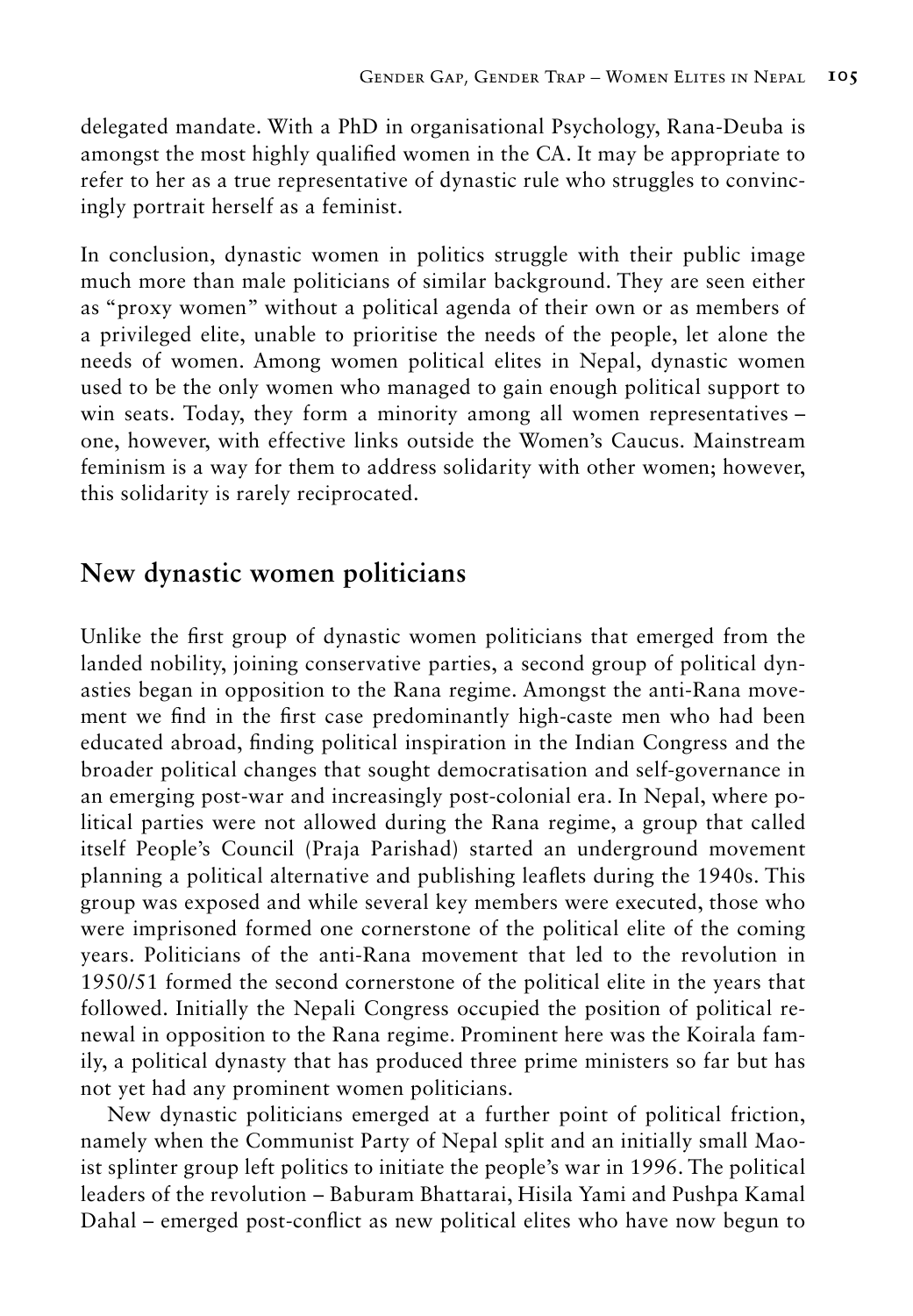involve family members in politics. Dynastic politicians differ significantly from non-dynastic women elites, who entered high office from 2008 onwards without dynastic ties and without the established ability to pass political ownership and control from one generation to the next.

Kanak Mani Dixit (2008: 45) suggested that with the end of the Shah monarchy in 2008, a new political landscape should be envisioned. He claimed that a departure from dynastic politics could be within reach: "When dynasties become an anachronism, we will finally be on our way to true pluralism and inclusive democracy". Dynastic systems are relatively crisis-resistant, however, and have a surprising ability to regenerate if not recreate. The brand name of a dynastic family is easily recognised and trust is more easily extended to established elites than to newcomers. Shamus Rahman Khan explains that while all politicians are expected to aim for a dynastic reputation as well as stockpiling wealth, already established families appear less prone to corruption, as their finances are already secured. Khan terms this transition "from entitlement to privilege" (2014: 136)

In an interview with *The Telegraph* South Asia Editor Dean Nelson (2012) interviews former minister Pashupati SJB Rana,7 owner of Nepal Gas and one of the richest men in Nepal. Rana observed that Pushpa Kamal Dahal,<sup>8</sup> a former revolutionary leader known also under his nom de guerre "Prachanda", had amassed disproportionate wealth. Rana reflects on Dahal's purchase of a luxury house:

Comrade Prachanda has a war chest of more than a billion rupees  $(£8$  million) and has achieved his own particular proletarian dream. It's just too bad for the rest of his supporters. The whole problem with the Maoist party is, that within it are the haves and the have-nots. The differences between them are quite remarkable (Nelson 2012).

For a politician for whom class struggle comes before all other struggles the accusation of accumulating wealth solely for personal gain is serious, even when it comes from the heart of Nepal's old elites.

Renu Dahal,<sup>9</sup> the daughter of Pushpa Kamal Dahal, became a member of the CA in 2008 through the proportional representation list. She stated that "becoming a CA member is not a big achievement in itself because what is more important is what one has contributed to the nation and achieved for the people" (Women's Caucus 2011: 642). She is aware that for her it is easy – in contrast to other young female politicians – to become a CA member as she can rely on powerful family relations. "Dynastic politics is a way of easing the otherwise difficult transfer of power from older generation to the younger.

<sup>7</sup> Pashupati SJB Rana is a member of the Rastriya Prajatantra Party, a centre right party in which many politicians of the old elites can be found.

<sup>8</sup> Pushpa Kamal Dahal is the chairman of the Communist Party of Nepal (Maoist) and was Prime Minister in 2008–2009 and again in 2016–17.

<sup>9</sup> Renu Dahal is a member of the United Communist Party of Nepal (Maoist).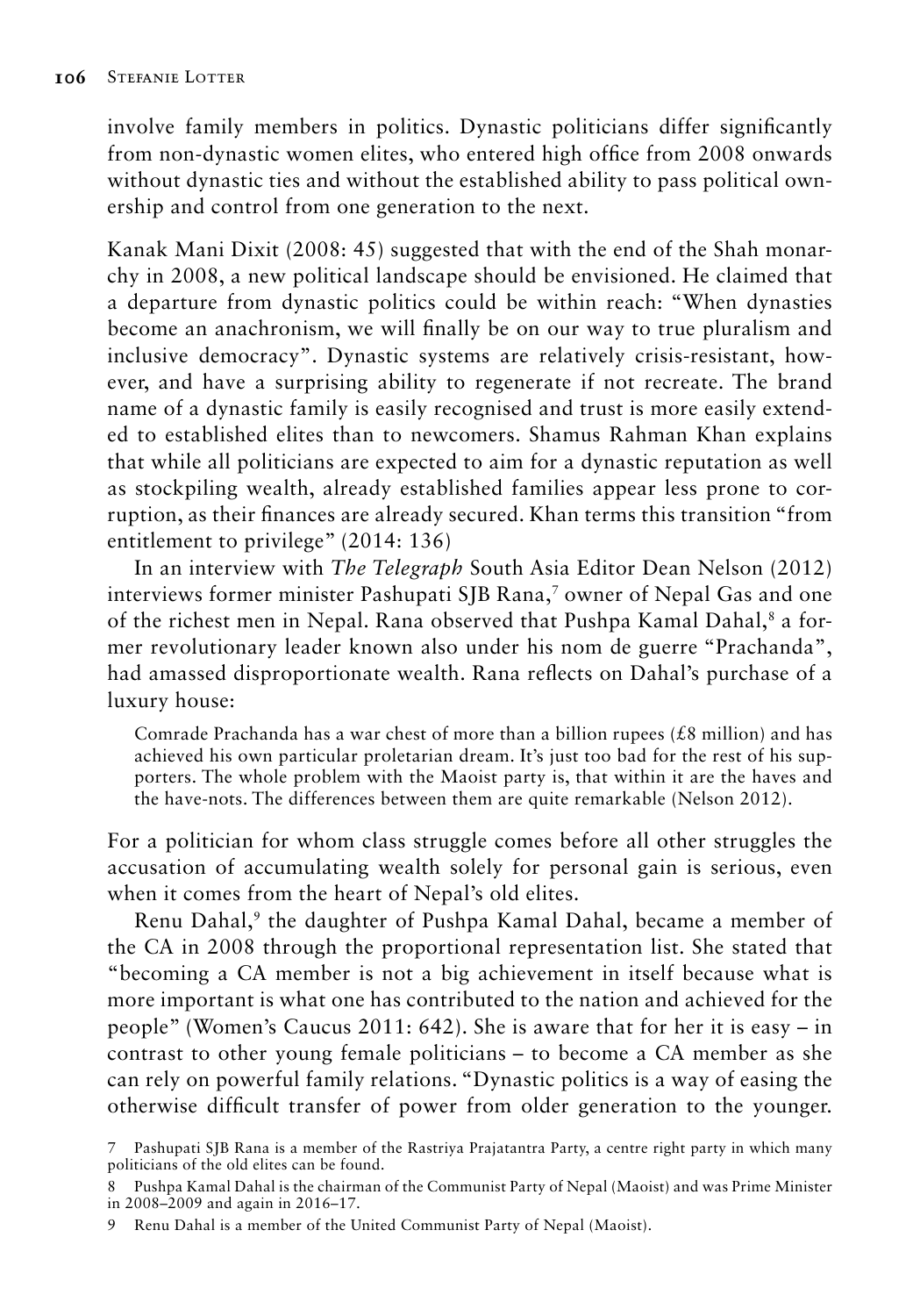Older generations in powerful positions are often more amenable to stepping down if they are able to hand over power to their children or other relatives" (Chandra 2016: 51). Young male and female politicians benefit from dynastic ties, no matter whether these are old or relatively new political dynasties.

In conclusion, the new generation of dynastic politicians differs from those of the old elite with regard to the likelihood of their political affiliation arising from an opposition movement rather than established rule. They are able to rely on generational transfer of power as well as the valuable branding of a dynastic name and image while rejecting being perceived as protégés. New dynastic women politicians base the legitimacy of their office on the people who elected them and reject the association with privilege, an association they reserve for members of the old dynastic elites. Hisila Yami<sup>10</sup> stated, for example: "The people of Kathmandu voted for me because I am their daughter. They have faith in me" (Women's Caucus 2011: 299), indicating her position is legitimised not by her family ties but by the trust the electorate has in her.

Rounaq Jahan claimed in the 1980s that all South Asian women leaders are dynastic politicians:

[Women politicians] were all politicised within their family environment, and gained entry into leadership through family connections. They all fall into the category of leaders whose assumption of power was "mediated" by a male relative, as opposed to those whose careers were shaped from the beginning by their own choices, attributes and efforts, grounded in a strong sense of their own political efficacy (Jahan 1987: 850).

Looking at current politics in Nepal, we can confirm that family connections are still pivotal to women politicians of old and new dynasties even if members of new dynasties may not choose to acknowledge the importance of these ties. However, Jahan's claim that all women's careers in politics have been mediated through male relatives can no longer hold in the context of Nepal. Reclaiming women's agency, we shall now discuss women whose family context did not enable their career choice. Rounaq Jahan calls this a career according to "their own choices", implying, in the above quote, that this has been a career path reserved for men.

## **Non-dynastic women politicians**

In 2008, the vast majority of women in the CA were there for the first time and entered high office without the help of family ties – as, for example, Gauri

<sup>10</sup> Hisila Yami comes from a political family with a father who has been deputy minister. She is a Central Committee member of the Communist Party of Nepal (Maoist) and was president of the All Nepal Women's Association (Revolutionary). Her husband Baburam Bhattarai has been Prime Minister and she has served in several governments as minister.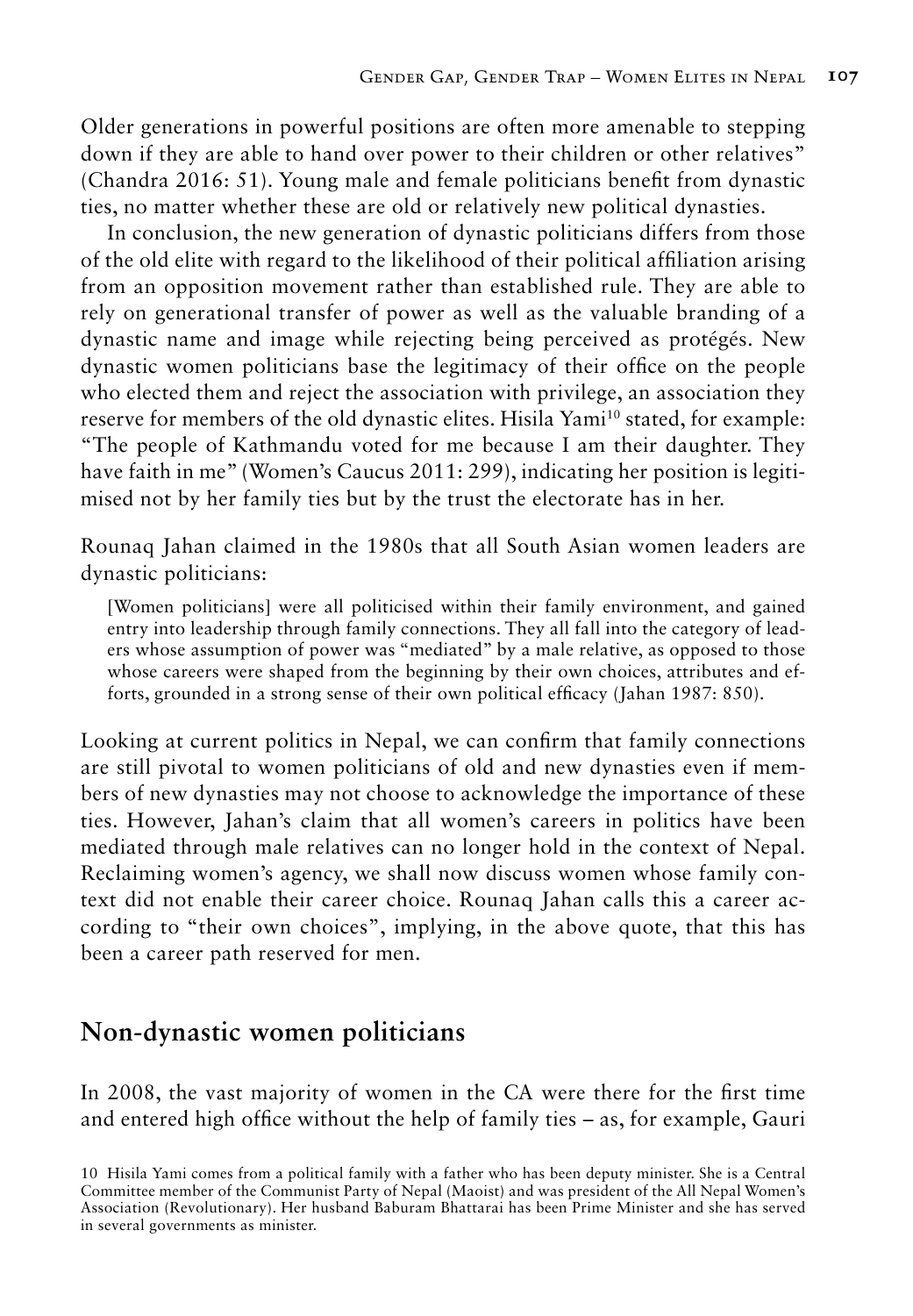Mahato Kauri.<sup>11</sup> Kauri was orphaned and her extended birth family did not support her. Her cousins plotted to deprive her of her ancestral land – which she eventually lost when her abusive husband bought himself a motorbike with the proceeds of the sale of the land. Her husband left after the birth of their fourth child to live with his second family, and her father-in-law also did not support her (see Women's Caucus 2011: 267). Such experiences of the hardships of gender and social inequality definitely bring non-dynastic women closer to the realities of their voters, in a way their privileged colleagues from political dynasties will never be. Chandra argues that "dynasts are in fact less qualified when it comes to grassroots political experience" (2016: 47). Understanding and fighting social inequality, campaigning door to door, putting up posters, hosting house meetings, organising demonstrations and gathering signatures for petitions is not what dynastic politicians are known for. Women politicians who entered politics through minority representation or election and dynastic strategists represent different poles within the political and the socio-economic field. Non-dynastic politicians earn expertise, credibility and support through active grassroots participation and the adoption of responsibilities, whereas dynastic women politicians enter politics at the top.

Suffering for political ideals has a long tradition in Nepal, where politicians of the opposition are often punished and imprisoned during their political career. Suffering (*dukha*) for political ideals and even becoming a political prisoner indicates personal strength and determination, unfaltering idealism and the ability to focus on long-term political goals.12 As such, imprisonment and suffering for a political cause has become a qualification in itself, indicating the serious commitment of a politician. Nilam KC has worked as a political activist for the Communist Party Nepal (Marxist-Leninist). She sees struggle as an integral part of social transformation: "It will take some time for change to come. Change demands a lot more struggle" (Women's Caucus 2011: 531).

The experience of personal hardship runs like a common thread through the biographies of women CA members who joined the CA from 2008 onwards. They were forced to live underground during the war, experienced violence, had to abandon their children to work as "full-timers" during the war, lost their husbands or endured imprisonment. In Jun Kumari Roka's<sup>13</sup> biography, the connection between suffering and her political career was even more evident, when after enduring torture in jail, she was "given a ticket" to fight for the CA elections "in recognition of her struggle" (Women's Caucus 2011:

<sup>11</sup> Gauri Mahato Kauri is a member of the Sadbhavana Party, a socialist party promoting federalism and participatory democracy.

<sup>12</sup> Fisher (1987) argues that in Nepal suffering (*dukha*) conceptually forgoes well-being and prosperity (*sukha*).

<sup>13</sup> Jun Kumari Roka is a member of the United Communist Party Nepal (Maoist) who won her seat in the election in Rokum and has been involved in politics since 1989.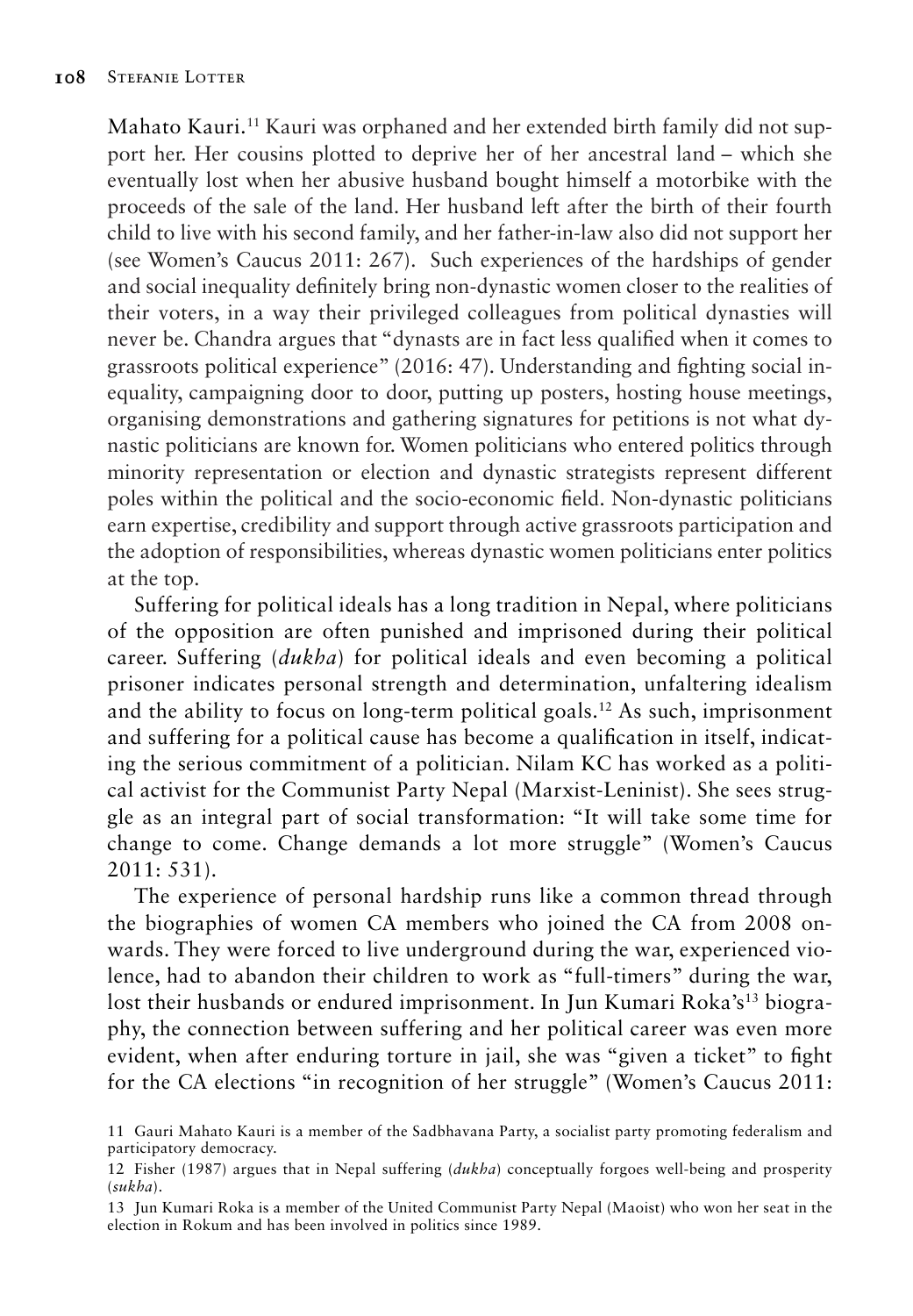338). The overwhelming majority of non-dynastic women politicians share the experience of hardship and struggle in their lives. This indivisible part of their personal narrative functions as both legitimation and motivation to join party politics, often quite explicitly against family expectations.

It is beyond this study to describe in which ways the experience of individual hardship effects subsequent political decision-making. However it should be noted that non-dynastic women politicians have come to see their personal experience of hardship and suffering as an essential part of their political biography, if not a qualification for political office. Within the larger literature on women politicians and with reference to Corazon Aquino in the Philippines and Wan Azizah in Malaysia, one sees that victimisation has been used as political capital (Derichs / Thompson 2003: 31). Without belittling hardship and suffering, it should be noted that the legitimation of a politician on these grounds is directly related to political crisis and/or grassroots movements.

Whether women politicians in Nepal will continue to evoke struggle credentials to morally justify their seat in parliament beyond Nepal's transformative years will remain to be seen.14 It is, however, abundantly clear that without a constitutional commitment to inclusive politics and the resulting quota provisions, non-dynastic women would not have entered high office in such large numbers as they did. Due to the nature of party lists that are ranked by party elites who favour clientelism, it is unlikely that non-dynastic elites will in the future transform into dynastic elites. Relying on quota nominations rather than elections, their individual future careers in politics are not secure.

#### **Agency as governed by intersectionality and patriarchy**

Arzu Rana-Deuba has stated that she was not treated differently from her male colleagues (Women's Caucus 2011: 121), suggesting that the CA is a fairly women-friendly workplace, a place where no glass ceiling exists. Linda K. Richter (1991) contradicts Deuba's impression, stating that dynastic descent is the key factor contributing to women such as Deuba breaking the political glass ceiling. To dismiss this factor and claim self-reliance means to deny privilege. Deuba is a stout but increasingly isolated promoter of mainstream feminism in Nepal. It seems that she fails to comprehend that female solidarity is not extended freely to her on the grounds of her specific intersectionality. Hisila Yami's earlier example, where she refers to herself as the daughter of the people, takes yet a different stance. She advocates an egalitar-

14 Struggle credentials related to the 1951 Anti-Rana movement remained prominent among male politicians such as the Koirala brothers until the generation of those directly involved in this political struggle had died out.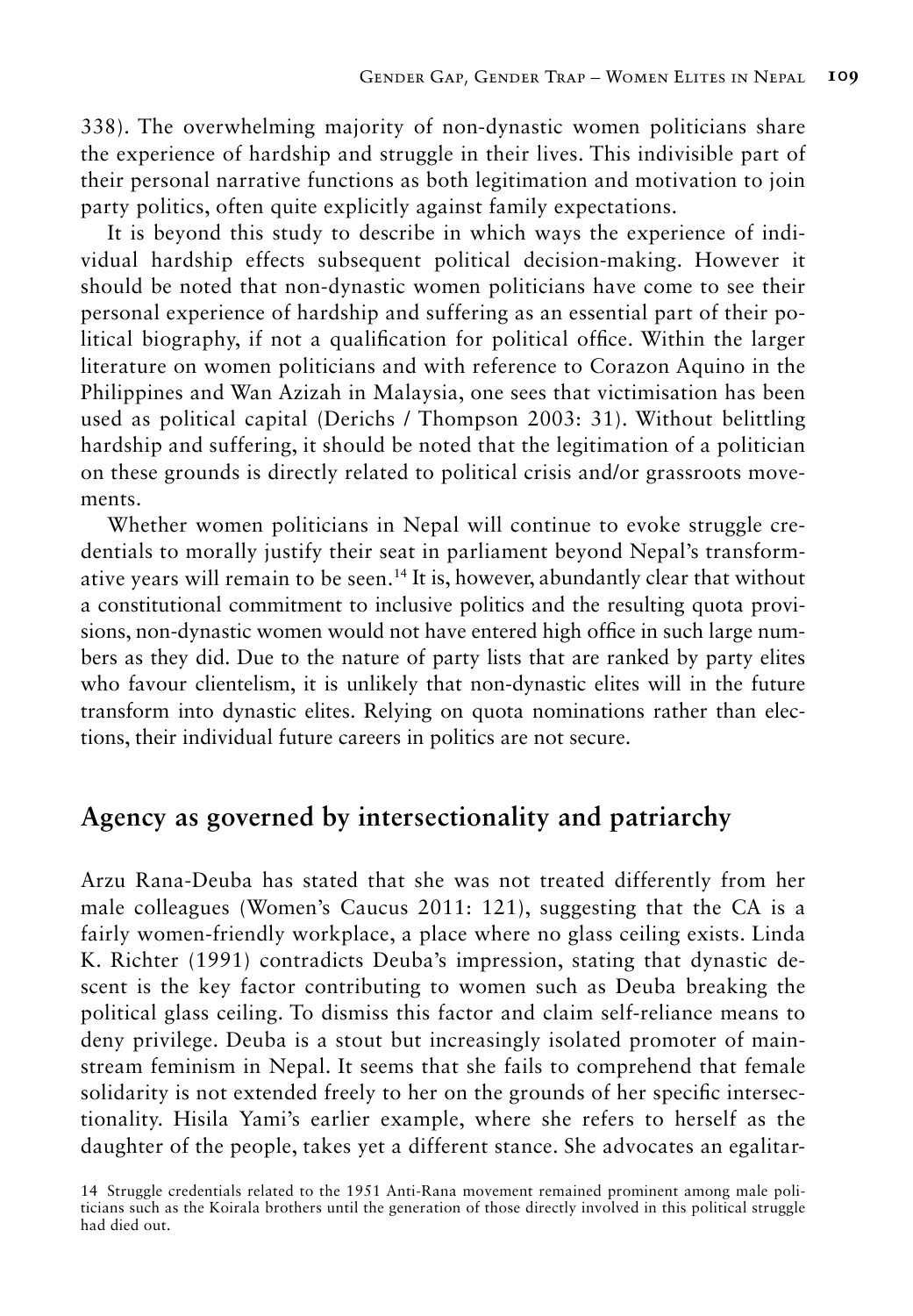ian position, dissociating from inherited privileges to gain political credibility. Both Hisila Yami as well as Renu Dhakal were actively involved in the civil war and their struggle credentials are beyond doubt. This provides both of them the legitimacy typical of new dynastic politicians. When comparing dynastic and non-dynastic women in politics, one difference lies in the networks to which each group has access.

Punam Yadav observes that during breaks at the CA "women who had been in politics for a long time were sitting separately, either with other women leaders (senior) or with their male colleagues, who were perceived to have similar status in terms of seniority in the leadership" (Yadav 2016: 69). It appears that within politics, a segregation between established women politicians and new women politicians exists. While dynastic women politicians are able to rely on networks beyond gender, new women politicians cannot take political networks for granted. Political networks grow with the length of political engagement and most notably, networks can also be inherited. Dynastic politicians take these alliances for granted; non-dynastic politicians struggle to build them. Members of the dynastic elites who have been in politics for some time are treated as insiders regardless of their gender. Newcomers without pre-existing networks are not.

Moreover, where the intersectionality of women politicians includes further markers of disadvantage other than gender, women's agency as politicians declines. Most noticeably, young women, women with limited formal education or women who are from any form of disadvantaged background have been sidelined or sabotaged and left without support from within and beyond their own party lines. This is particularly significant, as Meena Vaidya Malla (2011) has found that more young women then old women participate in Nepali politics.

Shanti Devi Chamar left the Nepali Congress when she was barred from sitting with upper caste people on the committee on the grounds of being a Dalit. She joined instead the CPN (UML) in the hope of entering a less discriminatory environment there. Laxmi Pariyar NC experienced similar discrimination when asked to sleep outside and not inside the house with the other delegates during a visit to a rural area (Women's Caucus 2011: 774, 450). Discrimination in politics is not limited to women, but women's intersectionality makes them particularly vulnerable. Lalita Kumari Sah, UCPN (Maoist), states that being a single woman from an underprivileged background has marginalised her, limiting her, as she perceives it, to the less prestigious position of working in the society of disappeared people. Mina Pandey of the Nepali Congress is, on the other hand, angry that without networks women are not only unable to reach significant positions but they are also exposed to accusations of incapability: "The practice of keeping women afar for [sic!] significant participation because they supposedly lack knowledge,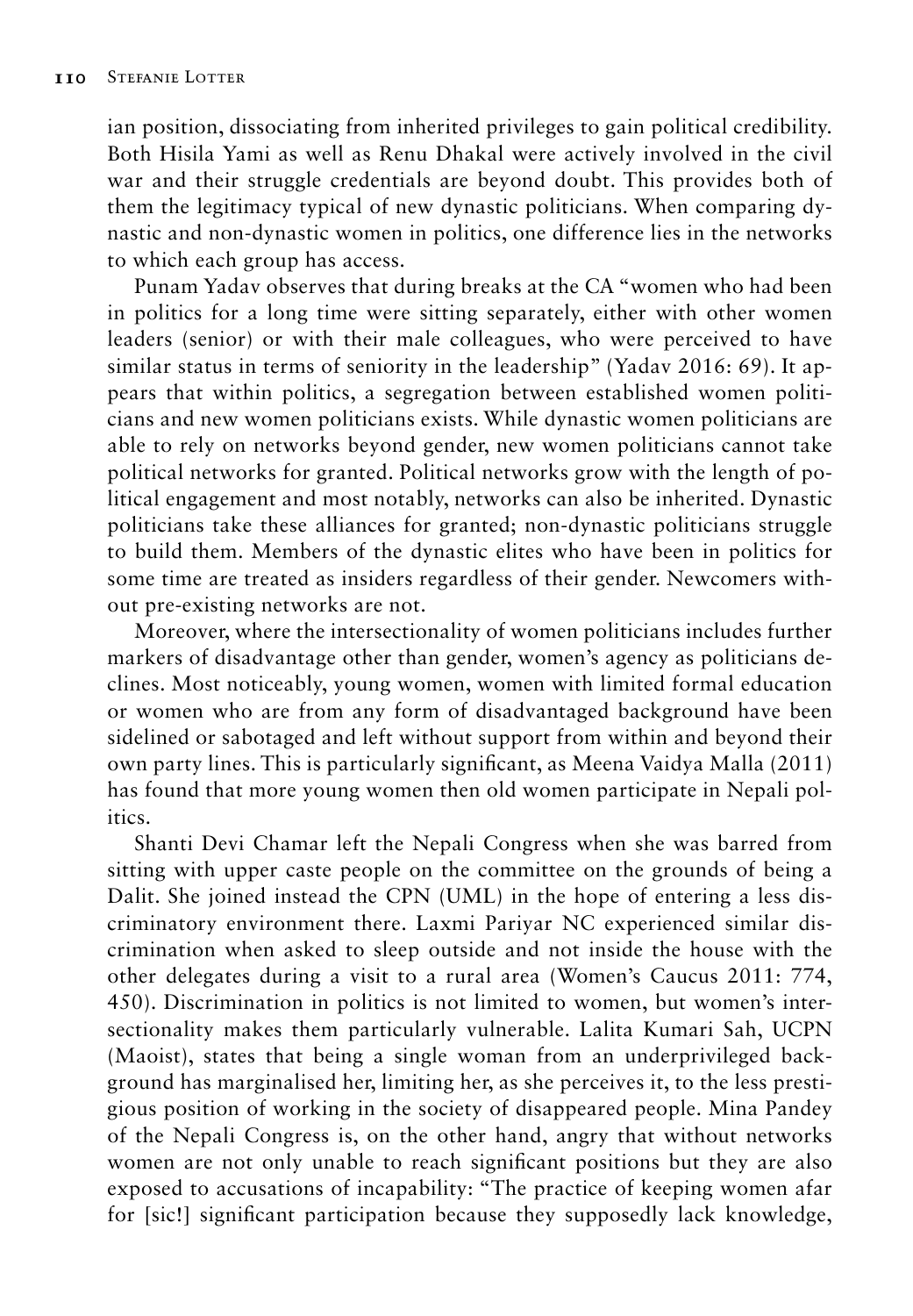skill and experience is a poor psychological perception" (Women's Caucus 2011: 509). Calling discrimination a perception reveals a fascinating analytical scope, as perception relates sensory stimuli to interpretation. One of the prime locations where this process is made apparent is the media.

When the media features women politicians, interest has not primarily focused on the political statements of the women as politicians. Arzu Rana-Deuba detests being asked "irrelevant questions" about her hairdresser and wardrobe by the media rather than being invited to focus on her political agenda. She states that journalists ask "questions like those that they would ask in a fan club" (Women's Caucus 2011: 68). In the early days of the CA, articles surfaced describing CA members selling bangles, washing dishes and styling hair (Women's Caucus 2011: 15). The media limited the role of a women politician to the society pages or questioned women's professional experience by relating it to domestic or unskilled work. Both approaches undermine the authority of women politicians, whose political agenda should be central – not their domestic responsibilities or part-time jobs.

Yet the damage to women's public image is greatest where they are described as apparent traditionalists or proxy women. Prasant Jha describes in an article in the *Nepali Times* the arrival of two women CA members from the Madhes in 2008. They "came with their husbands who began doing most of the talking. The women had their heads covered. One of them asked for the day's Kantipur<sup>15</sup> and said shyly, 'I will return it in a minute. I just want to look at the horoscope.'" Jha introduces two women politicians in a submissive pose; they are covering their heads observing *ghumto pratha*, the appropriate traditional gesture required of respectable married women from the Terai in public.

Lila Abu-Lughod (2002) and Valentine Moghadam (2002) have both shown how the representation of Muslim women as oppressed, backward and traditional has been deployed to emphasise difference and a superior moral position. However, constructing the image of oppressed Muslim women who disregard the ideal of a secular republic not only by being visibly Muslim but further by showing an interest in the pseudoscience of astrology goes a step further. It undermines the complexity of gender relations by visualising assumed irrationality and subordination, directing the reader to the perception of dependence in decision-making. The description undermines both the independent agency of Muslim women and their ability to make rational decisions in governance.

However, by observing the tradition of veiling, the two women conform to expected cultural codes and thereby avoid criticism from within their own community. Character assassination is a malicious tool to damage achievements and reputations by relating information to a person with the intent of

<sup>15</sup> Name of a Nepali language daily newspaper with a circulation of 350,000.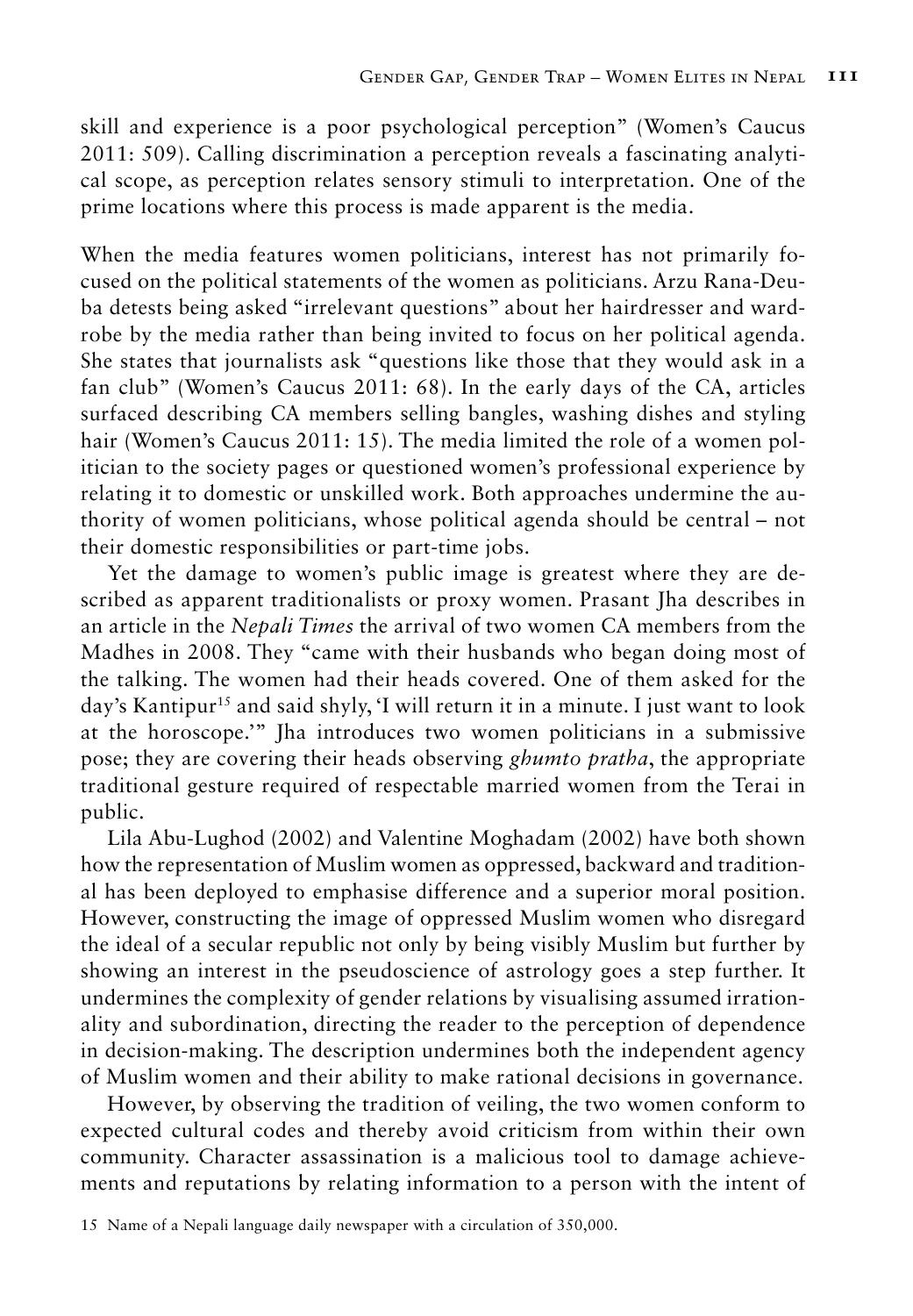damaging their credibility or reputation. In the above example Jha judges the two politicians at a distance, observing and overhearing without engaging directly. Jha also reports in his article that the two women politicians behaved very differently when at their workplace, discussing politics inside the CA. However, regardless of the later positive endorsement of their work, it is the description as a first impression that damages the reputation of the two women politicians. The image of a traditional and submissive – as well as irrational – Muslim woman remains with the reader. The attempt to disqualify women by ignoring their work and focusing on their dress should not be acceptable, especially not when it is an identity marker such as a veil.

Denize Kandiyoti explains that when patriarchy comes into crisis, the patriarchal bargain between husband and wife will be asserted. She observes that modesty markers such as veiling intensify where women leave their familiar environment and explains, "they are working outside their home and are thus 'exposed'; they must now use every symbolic means at their disposal to signify that they continue to be worthy of protection" (1988: 283). From a traditional perspective the two women had every reason to wear the veil precisely at their workplace, where their reputation is at risk. Netra Prasad Panthi, ex-CA Member from Rupandehi confirms that "when men fail to find fault in women's activities or progress, they raise questions on women's chastity" (UN 2014: 41).

Where both the observation of traditional behaviour as well as the nonconformity with tradition is sanctioned by the press, women have little chance to emerge as powerful independent agents but are required to react to given expectations and accusations. We do not know if the husbands in Jha's narration came along for protection, reassurance, because they were proud of their wives or because they themselves wanted to walk the corridors of the CA. Neither do we know why the two women decided to wear a veil on this particular day. Sylvia Walby (1990: 173) has argued that patriarchy transforms from private patriarchy – a system in which men control kin women with the promise of protection – to public patriarchy – a system in which society controls and sanctions women's behaviour. When the press sanctions women's behaviour without listening to them the press becomes an institution of public patriarchy. Affirmative action will be needed for as long as a politician's dress is more important to the press than her ideas and statements.

#### **Conclusion: Gender gap, gender trap**

Within the intersectionality of women Linda K. Richter identifies key variables affecting women's political leadership: "an ideology of patriarchy, family ties, martyrdom, social class, female lifestyles, historical context, prison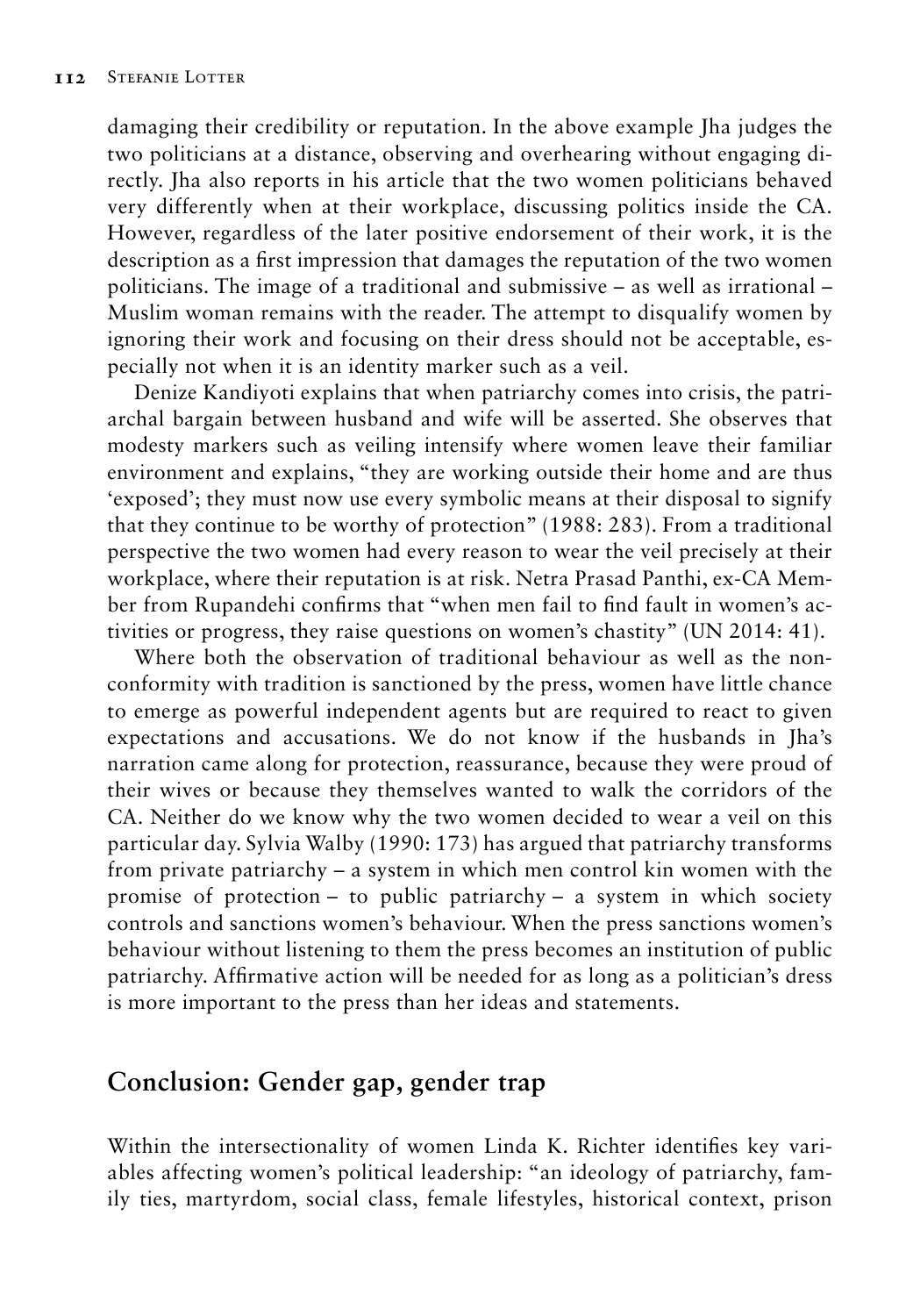experiences, and electoral arrangements as well as the perpetuation of the public-private sphere and its concept of female purity and family honour" (Richter 1991: 525–526). Women in Nepal have reached high-level politics through different means and despite being negatively affected by a number of the above variables. Whether they were elected, benefited from family relations or gained political credibility through political struggle, they would probably not have exceeded 6 per cent in parliament if inclusive politics had not guaranteed a quota of 33 per cent.

Unlike most women in Nepal, political elites stand in the limelight and are scrutinised by their peers and the media. In Nepal women politicians are particularly vulnerable to attempts at character assassination. They are blamed for being too strong and dominant, or too traditional and submissive and they are also said to have no opinion of their own as they are uneducated, or well-educated but still suspected of acting on the instruction of their male relatives. Unlike their male counterparts they are usually not portrayed as having exceptional leadership qualities and firm political standpoints. Instead they are expected to be mere gender advocates and are assigned so-called "typical women's portfolios", regardless of their larger political interests and their position towards gender and gender mainstreaming.

Parties in Nepal have not yet fully utilised the potential of women politicians. Non-dynastic women politicians, in particular, describe being sidelined by established male politicians, even of their own party. Like all women, women politicians have to negotiate patriarchal norms upheld by society. As the gender gap closes in parliament through affirmative action, private patriarchy transforms into public patriarchy. The relation of private and public patriarchy is complex and women politicians face varied forms of gender inequality at home, when entering public space as well as their workplace. Ang Dawa Sherpa UCPN (Maoist) a prominent politician, journalist and human rights activist sees the need to address private patriarchy first of all. She confronted her husband, who actively sabotaged her political aspirations: "I thought that if I could not change my husband, how I could [sic!] change the society" (Women's Caucus 2011: 118).

It remains to be seen whether women's voices amongst Nepal's politicians will gain increasing weight. Andrea Fleschenberg (2012) postulates that women gain only temporary influence in post-crisis societies. With a constitutional right to substantial representation in parliament, Nepal stands a reasonable chance of becoming an exception to this rule.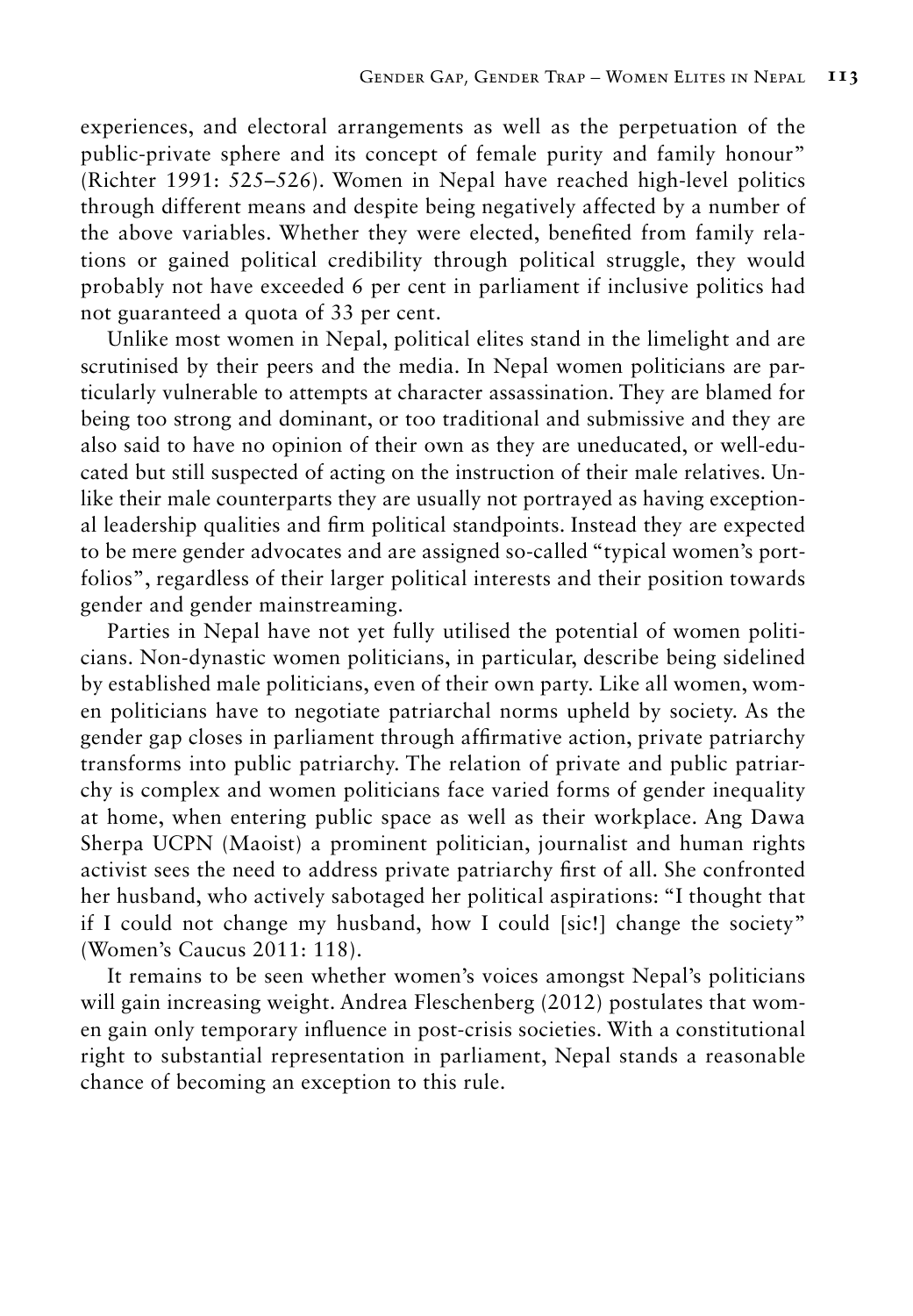# **References**

- Abu-Lughod, Lila (2002): Do Muslim Women Really Need Saving? Anthropological Reflections on Cultural Relativism and its Others. *American Anthropologist* 104(3), pp. 783–90.
- Acharya, Meena (2010): Diversity and Unity of Feminist Movement in Nepal. Paper given at IAFFE Annual Conference, Buenos Aires, 22–24 July. http://editorialexpress.com/conference/IAFFE2010/program/IAFFE2010.html (accessed 7 June 2017).
- Chandra, Kanchan (2016): Democratic Dynasties: State, Party and Family in Contemporary Indian Politics. In: Kanchan Chandra (ed.): *Democratic Dynasties: State, Party and Family in Contemporary Indian Politics*. Cambridge: Cambridge University Press, pp. 12–56.
- Constitution Bill of Nepal (2015): Constitution Bill of Nepal, unofficial translation by the Nepal Law Society, IDEA and UNDP. Insec Online, http://www.inseconline.org/linkedfile/ Bill%20Of%20Constitution%202015%20Sept.pdf (accessed 7 June 2017).
- Derichs, Claudia / Thompson, Mark R. (2003): Dynastien und politische Führerinnen in Asien. Project Discussion Paper 1, University of Duisburg Essen, Institute for East Asian Studies. http://www.uniduisburg.de/Institute/OAWISS/institut/mitarbeiter/Dynasties/index.htm (accessed 7 June 2017).
- Dixit, Kanak Mani (2008): Democrazy and Sons: Dynasties Rule the World over but Nowhere More than in South Asia. *Outlook* 6(December). https://books.google.com/books?id=X-TEEAAAAMBAJ (accessed 7 June 2017).
- Fleschenberg, Andrea / Derichs, Claudia (2012): *Women and Politics in Asia: A Springboard for Democracy?* (Politikwissenschaftliche Perspektiven 15). Berlin: Lit Verlag.
- Hutt, Michael (2013): The Disappearance and Reappearance of Yogmaya: Recovering a Nepali Revolutionary Icon. *Contemporary South Asia* 21(4), pp. 382–397.
- IDEA International Institute for Democracy and Electoral Assistance (2008): The Constituent Assembly of Nepal. An Agenda for Women. IDEA, http://www.idea.int/resources/analysis/upload/The-CA-of-Nepal-An-Agenda-for-Women.pdf (accessed 7 June 2017).
- IDEA International Institute for Democracy and Electoral Assistance (2010): Electoral System and Quotas in Nepal. IDEA, http://www.idea.int/resources/analysis/electoral\_s\_quotas\_nepal. cfm (accessed 7 June 2017).
- Jahan, Rounaq (1987): Women in South Asian Politics. *Third World Quarterly* 9(3), pp. 848– 871.
- Jha, Prasant (2008): The New Madhesi Woman: Make Way for these Articulate, Aggressive Assembly Members. *Nepali Times*, 30 May 2008. http://nepalitimes.com/news.php?id=14809#. V0xpSlKnPzI\_(accessed 7 June 2017).
- Kandiyoti, Deniz (1988): Bargaining with Patriarchy. *Gender and Society* 2(3), pp. 274–290.
- Khan, Shamus Rahman (2014): The Ease of Mobility. In: Thomas Birtchnell / Javier Calertrio (eds): *Elite Mobilities*. Oxon: Routledge.
- Malla, Meena Vaidya (2011): *Political Socialization of Women in Nepal.* New Delhi: Adroit.
- Moghadam, Valentine M. (2002): Islamic Feminism and its Discontents: Towards a Resolution of the Debate. *Journal of Women in Culture and Society* 27(4), pp. 1135–1171.
- NDI National Democratic Institute for International Affairs (2010): *Marching Ahead: A Profile Book of Women CA Members*. National Democratic Institute for International Affairs and US Aid, https://www.ndi.org/files/MARCHING\_AHEAD\_final\_layout\_English.pdf (accessed 7 June 2017).
- Nelson, Dean (2012): Nepali Maoist Leader Adopts Millionaire's Lifestyle. *The Telegraph*, 30 January. http://www.telegraph.co.uk/news/worldnews/asia/nepal/9049032/Nepali-Maoist-leader-adopts-millionaires-lifestyle.html (accessed 7 June 2017).
- Richter, Linda K. (1990/1991): Exploring Theories of Female Leadership in South and Southeast Asia. *Pacific Affairs* 63(4), pp. 524–540.
- Sanghvi, Vir (2009): Politics of Inheritance. *Hindustan Times*, 30 May. http://www.hindustantimes.com/columns/politics-of-inheritance/story-ITxY6EPfYJ5T06B7i3yMrM.html (accessed 8 July 2017).
- Tamang, Seira (2000a ): Legalizing State Patriarchy in Nepal. *Studies in Nepali History and Society* 5(1), pp. 127–156.